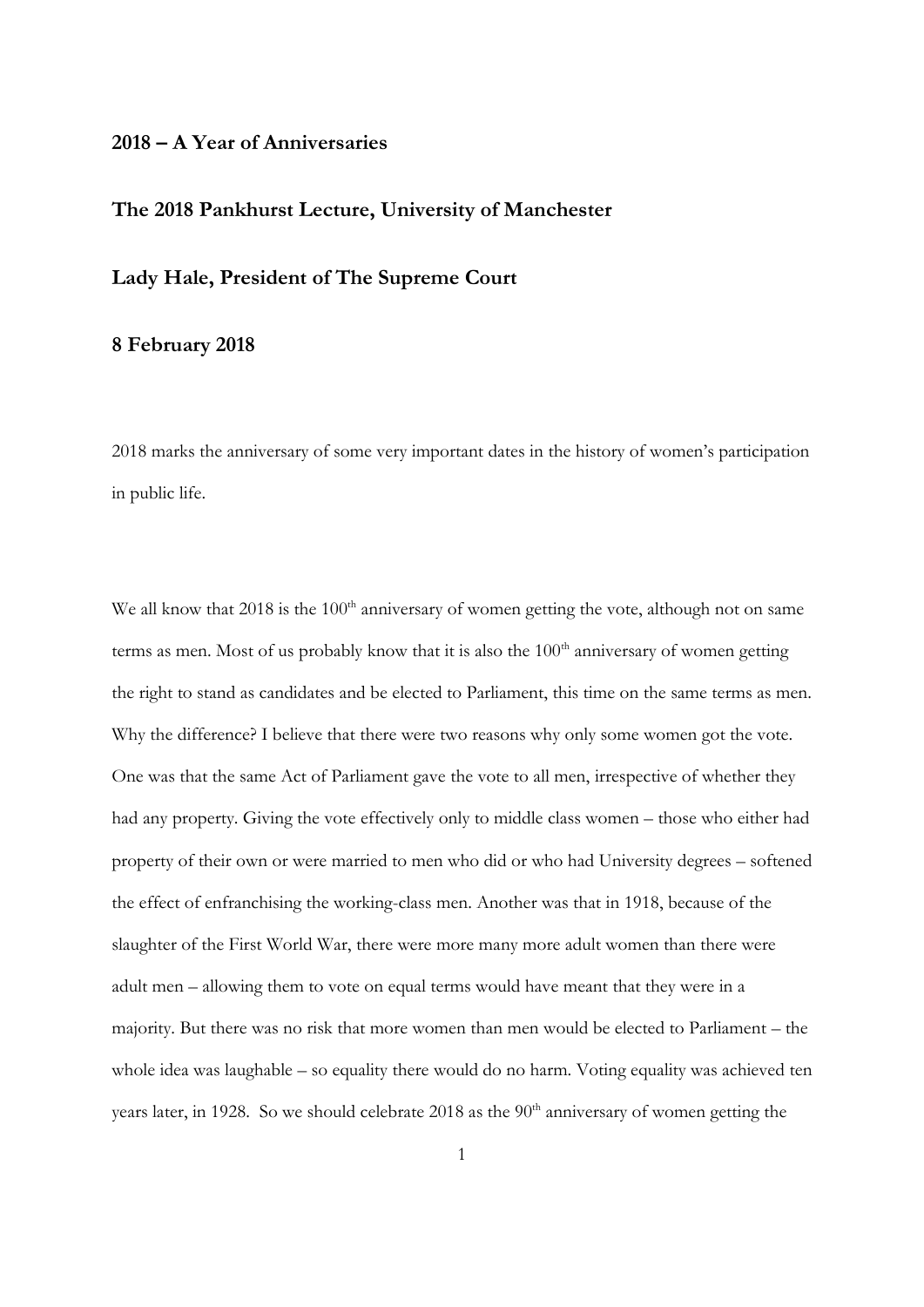right to vote on equal terms with men and have an even bigger celebration in ten years' time. But that was just the House of Commons – women were not allowed to sit in the House of Lords until 1958. So we should also celebrate 2018 as the 60<sup>th</sup> anniversary of the Life Peerages Act 1958 which allowed them to do so. As will emerge, I also have another anniversary to celebrate in 2018.

In reflecting on how far we have come and how far we still have to go, I would like to tell you the stories of three remarkable women, one very famous, one rather less famous and one not famous at all.

First, of course, as this is the Pankhurst lecture, is Christabel Pankhurst. Not so much because of her suffragette activities – about which as a judge I have mixed feelings – but because of her links with the law. And I am cheating a bit because another woman played an even more important part than she did. Christabel's father was, of course, a radical Manchester barrister and ardent campaigner for women's suffrage. And she aspired to follow in his footsteps. Shortly after her mother Emmeline founded the Women's Social and Political Union in 1903, she embarked on a Law degree at Manchester University. In 1906, she graduated with first class honours. But in the meantime, in January 1904, she had applied for admission to Lincoln's Inn to read for the Bar and the Benchers there had turned her down. Their loss, you may think, was female suffrage's gain.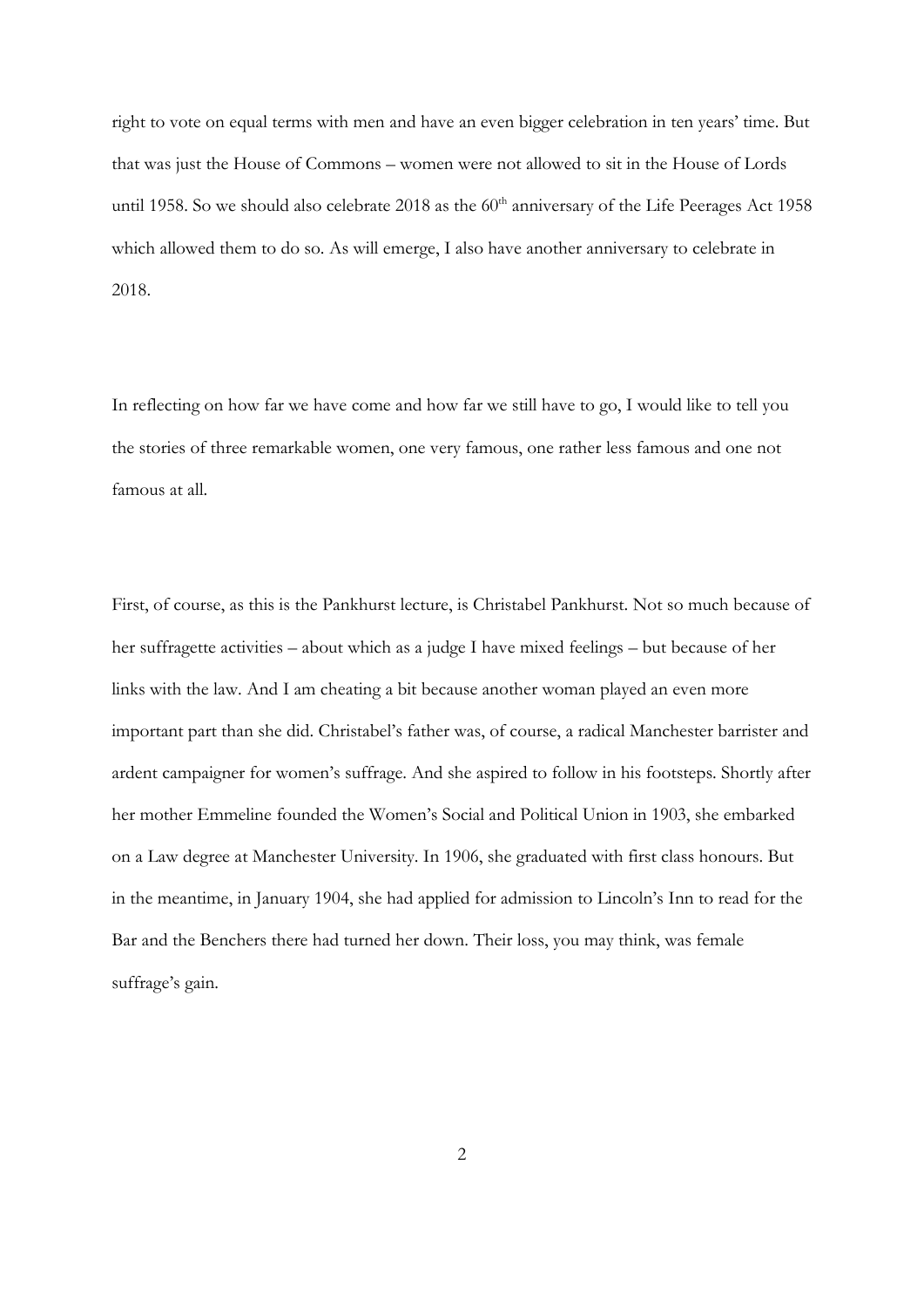Surprisingly, when I looked earlier this week, Lincoln's Inn had nothing about her on its website – but I gather that that has just been rectified. So I turned to my own Inn, Gray's Inn, which has a whole section on 'Women of the Inn'. This tells in great detail the story of why Lincoln's Inn had to turn Miss Pankhurst down. It is the story of Bertha Cave, about whose background and education we know virtually nothing. What we do know comes from a county court case in December 1904, when she appeared (in a law student's cap and gown) in the City of London court to get a default judgment set aside and the re-trial of a claim against her father for the price of a bicycle which had been bought for her to ride. She wanted a reduction in the price because it was faulty. She succeeded in getting the re-trial. But she had ridden the bike to court, so the judge warned her that she had better not ride it to court on the next appearance – he advised her to lead it up rather than ride it (presumably an equestrian metaphor) – to loud laughter in court. She was less successful on the retrial and they were ordered to pay the full price, but by instalments. This is enough to identify her father, not as a barrister or a solicitor or any sort of professional man, but as a butler working away from home in grand houses – so how his daughter was educated or got the law bug we shall probably never know.

But we do know that in March 1903 she wrote to the Benchers of Gray's Inn asking to be admitted as a student, with a view to being called to the Bar. This was the first time that an Inn of Court had been called upon the decide whether they could admit a woman for that purpose. At a meeting of Pension – the governing body of the Inn over which as Treasurer I had the privilege of presiding last year – it was proposed and seconded that she be admitted. But the opponents urged caution and, as so often happens, employed the delaying tactic of persuading Pension to refer it to a special committee. The committee rejected her application on two grounds. First, that it was not in the power of a single Inn of Court to admit a woman – their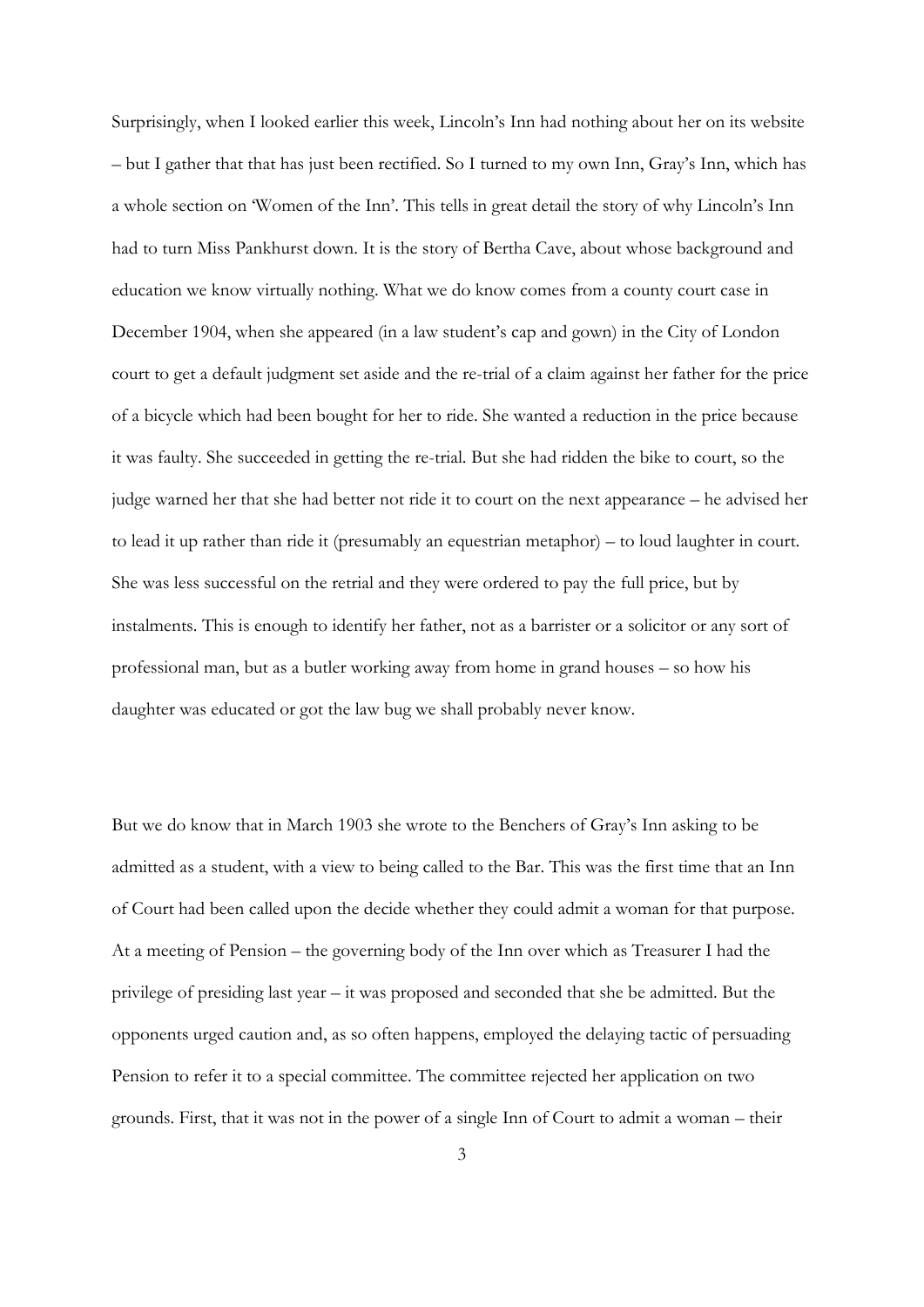power to admit students and call them to the Bar was delegated to them by the Judges and subject to their control (*R v Benchers of Gray's Inn, ex parte Hart* (1780) 1 Doug KB 353, (1780) 99 ER 227). And second, that according to two well-known Scottish cases, women were not 'persons' within the meaning of the statutes of the University of Edinburgh (*Jex-Blake v Senatus of the University of Edinburgh*, 1873 M 784) or the Law Agents (Scotland) Act 1873 (*Hall v Incorporated Society of Law Agents*, 1901 F 1059, 1901 9 SLT 150). So any apparently gender neutral terms in texts relating to membership of the Inns should be read as male only.

Nothing daunted, Miss Cave appealed to the Judges, and appeared before the Lord Chancellor and other Judges in the House of Lords in December 1903. The New York Times for 5 December (for which reference I am indebted to the Hon Michael Beloff QC) described the proceedings thus:

'Clad in a navy blue walking suit with a bolero of the same material trimmed in white, and balancing a rather piquant black hat on her head, she carried her comely self into the presence of the august Judges. She deposited a purse and a package that looked like corsets on the table, and then pleaded her case. There was no question of ability raised, it was solely a matter of sex. So she told the Judges what other countries were doing for women who desired to practice law.

The Judges listened smilingly, and when Miss Cave was through promptly advised her that there was no precedent for admitting women students at any of the Inns of Court, and that they did not feel justified in creating one. "I wish your lordships good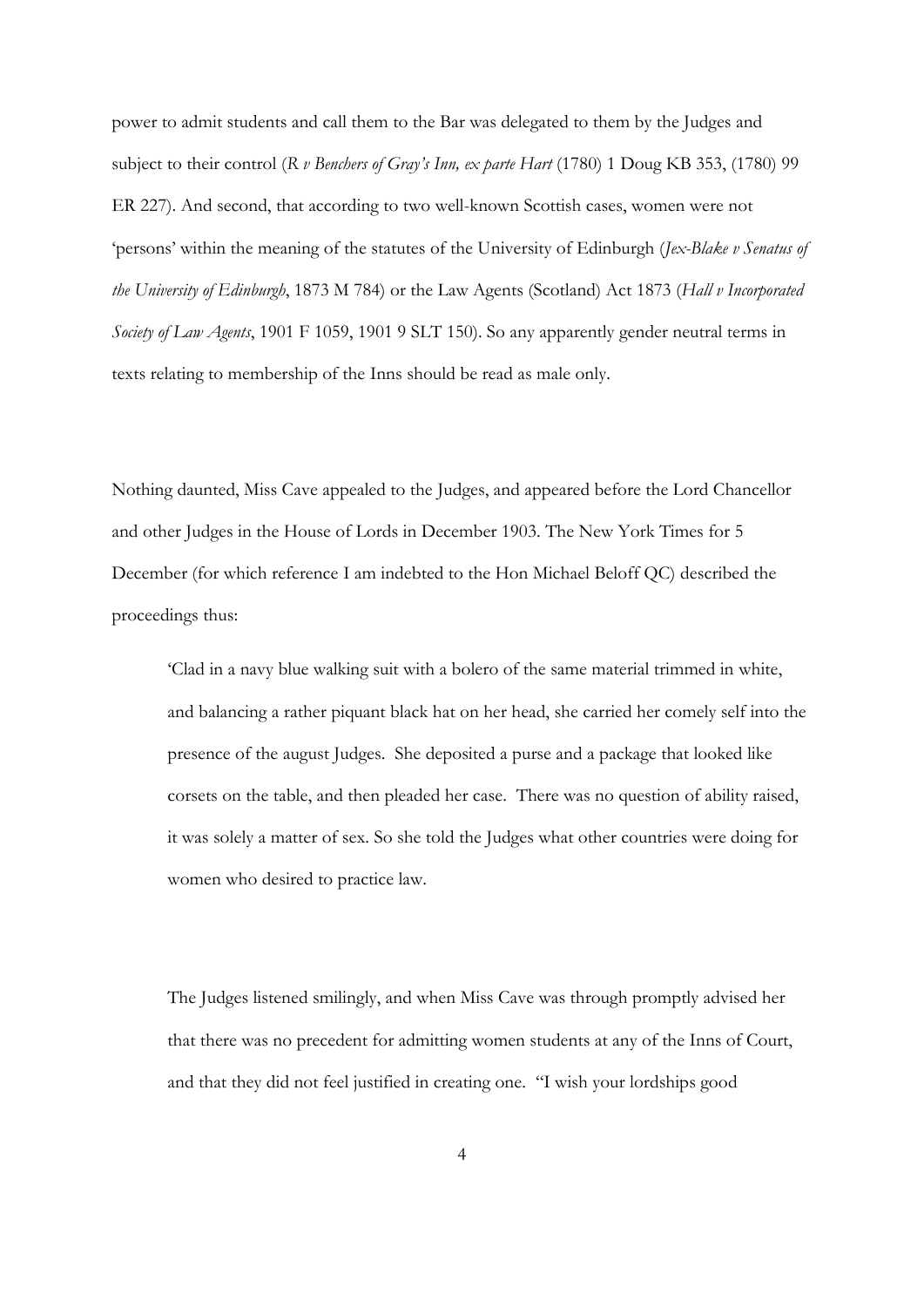morning." said the little woman frigidly, and picking up her purse and her corsets she quitted the judicial presence and went out in the cold, cold world.'

You may think that account a tad condescending despite its sympathetic tone. But the decision meant that it was inevitable that Miss Pankhurst's application would be turned down by Lincoln's Inn the next month. Later that month, the Union Society of London (a debating society founded in 1835 by members of the Oxford and Cambridge Unions) held its annual ladies' night debate in Lincoln's Inn old hall. The motion (proposed by Mr Edward Atkin, a former stipendiary magistrate in West Africa, who was not called to the Bar himself until 1913) 'that this house rejoices in the decision of the Lord High Chancellor of England protecting the Inns of Court from invasion by the gentler sex, and records its belief that ladies ought not to be allowed to practise at the Common Law Bar or to hold judicial office' (see *The Times*, 21 January 1904). Both Bertha Cave and Christabel Pankhurst spoke against the motion – apparently Christabel was the better speaker, which is no surprise as she was to become a notable orator. Her main point was that women witnesses should not have to be cross-examined always by a man. At all events, the motion was defeated by 103 votes to 85, but of course it changed nothing.

By then, women had been studying in the Universities for decades and had also been allowed to practise medicine and surgery, so what possible objection could there be to their practising law? In the United States women had at first been turned down because, as the Chief Justice explained in the case of Lavinia Goodell, who applied to join the Bar of Wisconsin in 1875: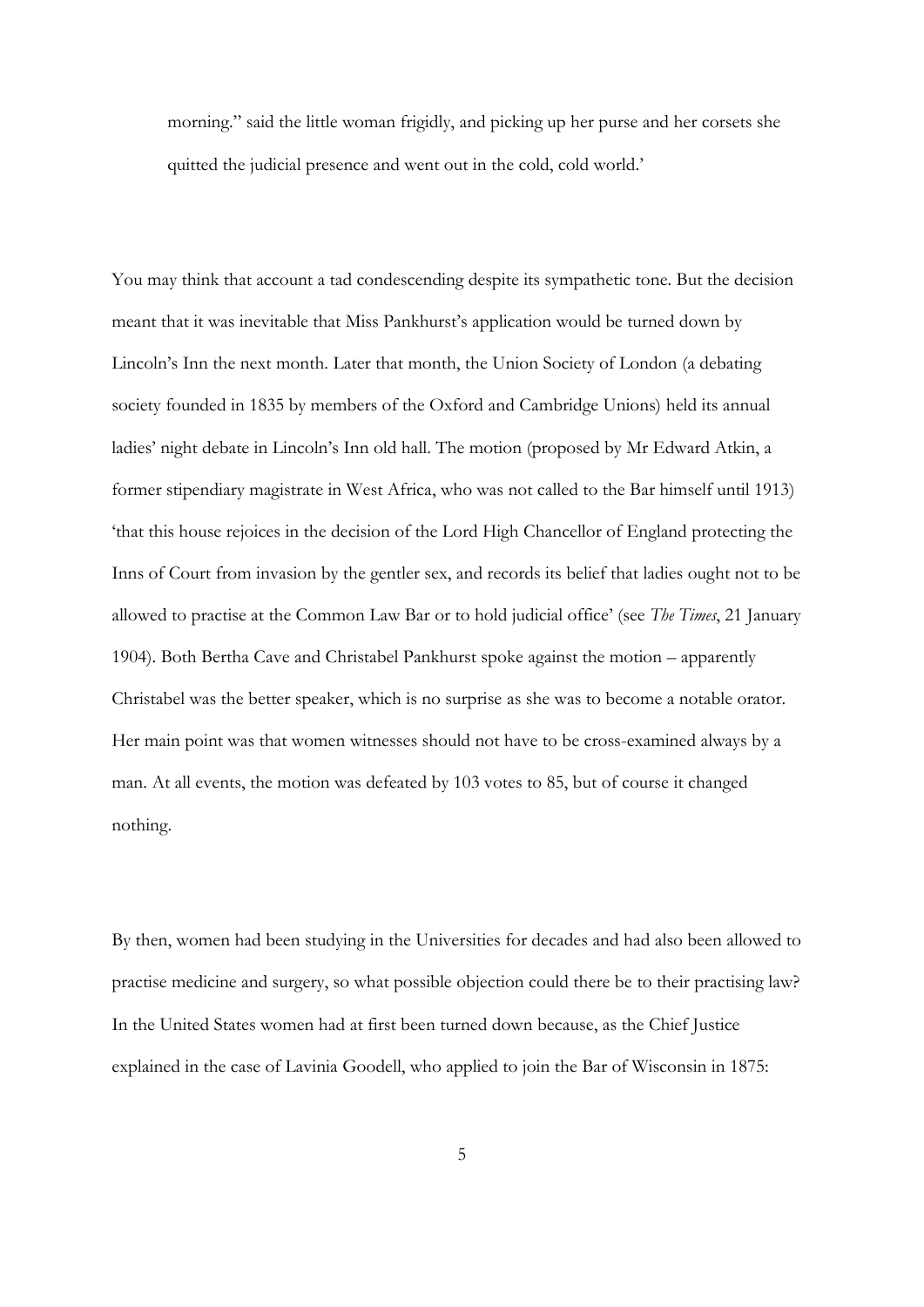'[Our profession] has essentially and habitually to do with all that is selfish and malicious, knavish and criminal, coarse and brutal, repulsive and obscene in human life. It would be revolting to all female sense of the innocence and sanctity of their sex, shocking to man's reverence for womanhood and faith in women, on which hinge all the better affections and humanities of life, that women should be permitted to mix professionally in all the nastiness of the world which finds its way into the courts of justice . . . This is bad enough for men. . *.'*

But the Gray's Inn archives suggest another reason: that qualifying for the Bar involved eating a great many dinners – 36 when I was called – and it was thought unseemly that men and women should take their meals together – either because the men would vie for the honour of sitting at a woman students' mess or because they would resent the women's presence. That attitude prevailed long after women were in fact allowed to join the Inns and become barristers. When I joined the Northern Circuit in 1969 women were still not members of the barristers' mess and could only dine on especially decorous ladies' nights. I well remember the passionate debate about whether we should become full members of the mess and be able to dine on Grand Nights, when apparently the men behaved in ways their mothers would disapprove of. Our supporters would have compromised and let the men continue to behave badly on Grand Nights, but the opponents of women pressed for a postal vote. But this time the delaying tactic back-fired, because the sensible people who were too busy to come to the meeting voted to let us become full members.

Rebuffed by the Bar, Christabel Pankhurst went on to make history as chief organiser and strategist of the Women's Social and Political Union - and was dubbed the Suffragette Portia by the press. There is a view that their increasingly militant tactics set back rather than advanced the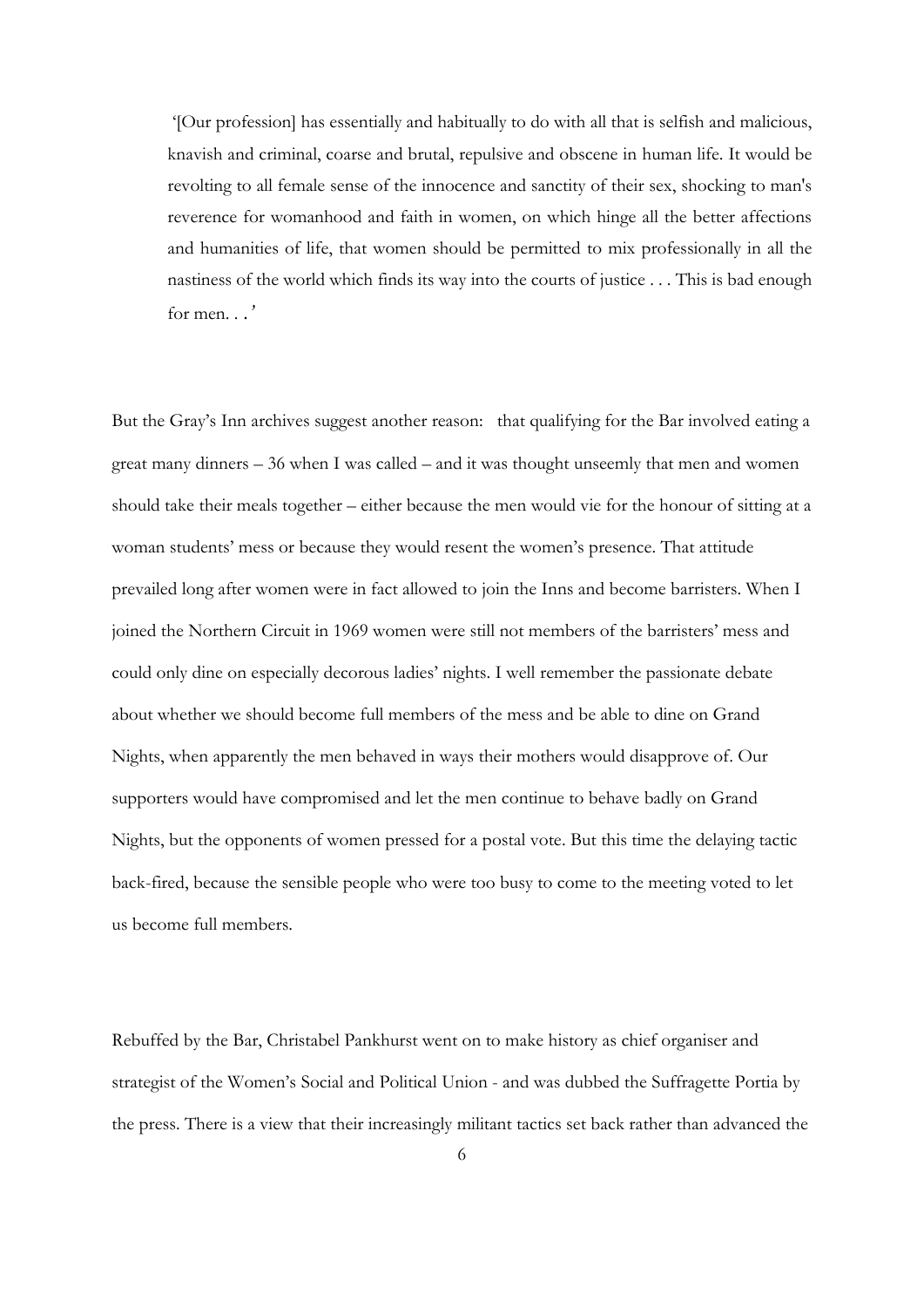cause of women's suffrage and of course any judge has to have reservations about deliberate lawbreaking as a political strategy, even if all that most of them did was throw stones and break windows and set a few mostly innocuous fires. But their courage and self-sacrifice cannot be doubted. There can be no reservations about the alternative movement for women's suffrage – the suffragists, led by Millicent Fawcett, elder sister of Elizabeth Garrett Anderson, the first woman to qualify and practise medicine in England. But I won't say much about them in this Pankhurst lecture because I shall be delivering the Fawcett Society lecture later this year.

My second remarkable woman, therefore, is another Women's Social and Political Union stalwart who continued to be politically active after women had won the vote in 1918 (and Christabel Pankhurst had gone to pursue other causes in America). She was Margaret Mackworth, Viscountess Rhondda. Her father was David Thomas, a prominent liberal politician and industrialist, so she was even higher up the social scale than the Pankhursts. She 'came out' and endured three London seasons before escaping to Somerville College Oxford. But she soon gave that up too and married a local grandee close to her parents' home in South Wales, Humphrey Mackworth, who was heir to a baronetcy. But within a fortnight she had discovered the militant women's suffrage movement. She and her mother went on the great procession to Hyde Park in July 1908 and shortly afterwards she joined the WSPU and set up its Newport branch. She threw herself into their activities with gusto – even going so far as to commit arson in 1913 when she set fire to a pillar box, was arrested, tried, convicted and sent to prison, where she went on hunger strike, but she was not force fed and was released after five days.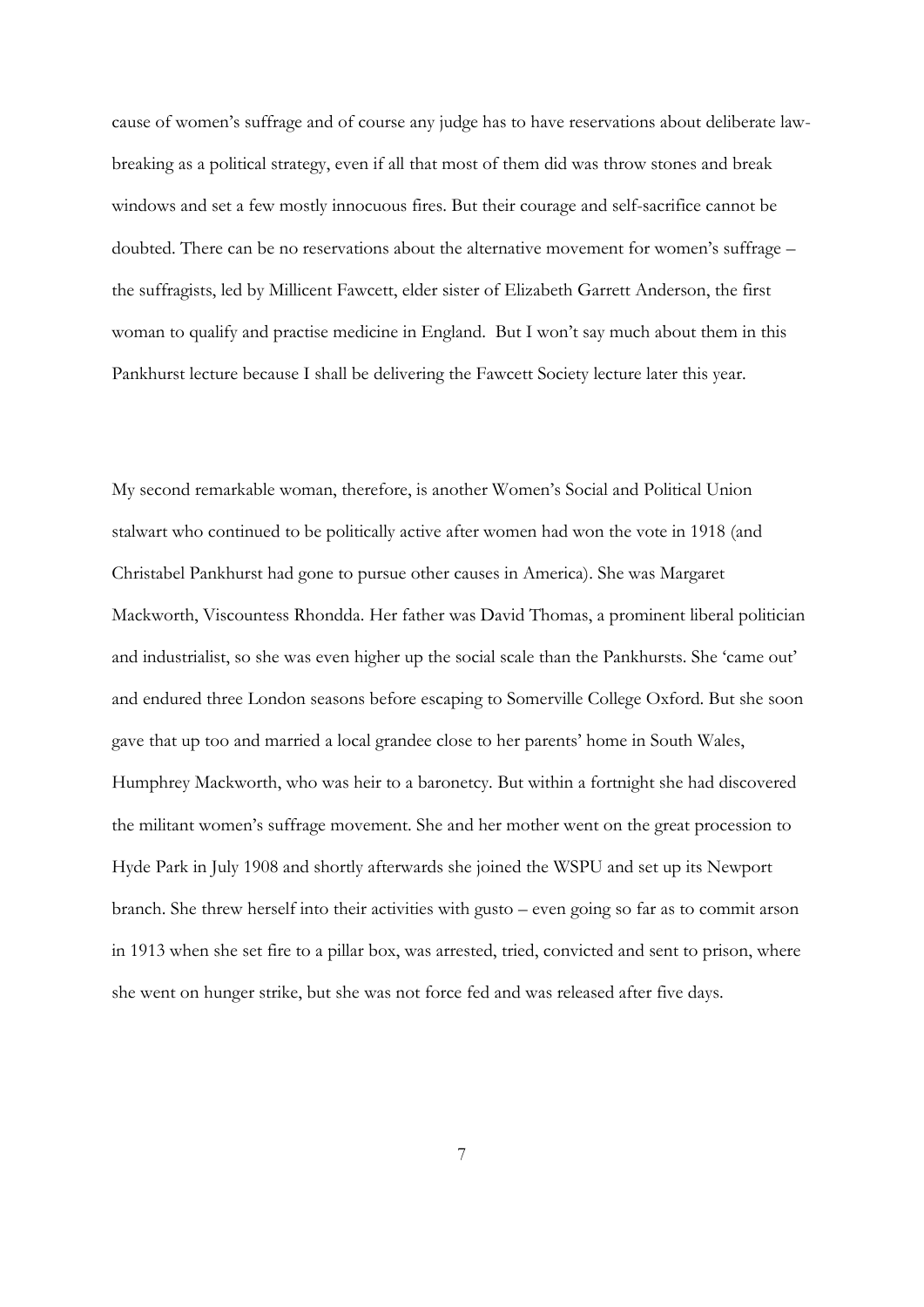But the more remarkable thing about her was that during the first world war she took over the running of her father's many business enterprises. Soon after her marriage, he had recruited her as his assistant – a cross between 'a highly confidential secretary and a right-hand man' – at the huge salary of  $f<sub>1000</sub>$  a year. 'She acquired a knowledge of finance, of the workings of the coal and newspaper industries, and learned the arts of negotiation and bluffing'. By mid-1914 her father had passed his newspaper interests to her and she took more and more responsibility for all his businesses as the war progressed.

She also played her part in the war effort, appointed as commissioner of women's national service in Wales. She was committed to the idea that women should remain an integral part of the post war workforce and set up the Women's Industrial League in 1918 to campaign for the rights of women workers.

Her father died in 1918 and left her an extremely wealthy woman. She inherited his property and his business interests – in 1919 she was listed as a director of 33 companies, 28 inherited from her father, and chairman or vice-chairman of 16 of these. But my main interest in her stems from something else which she inherited from her father. He was already a member of the peerage, as Baron Rhondda, but very shortly before his death was promoted to become Viscount Rhondda. The new peerage was granted to him and 'the heirs male of his body lawfully begotten and in default of such issue his daughter Margaret Haig Mackworth and after her death to the heirs male of her body lawfully begotten'. The peerage was obviously deliberately designed to benefit Margaret – albeit only her male and not her female descendants – as it was by then clear that her father had no male heirs. The monarch also professed himself willing that Viscount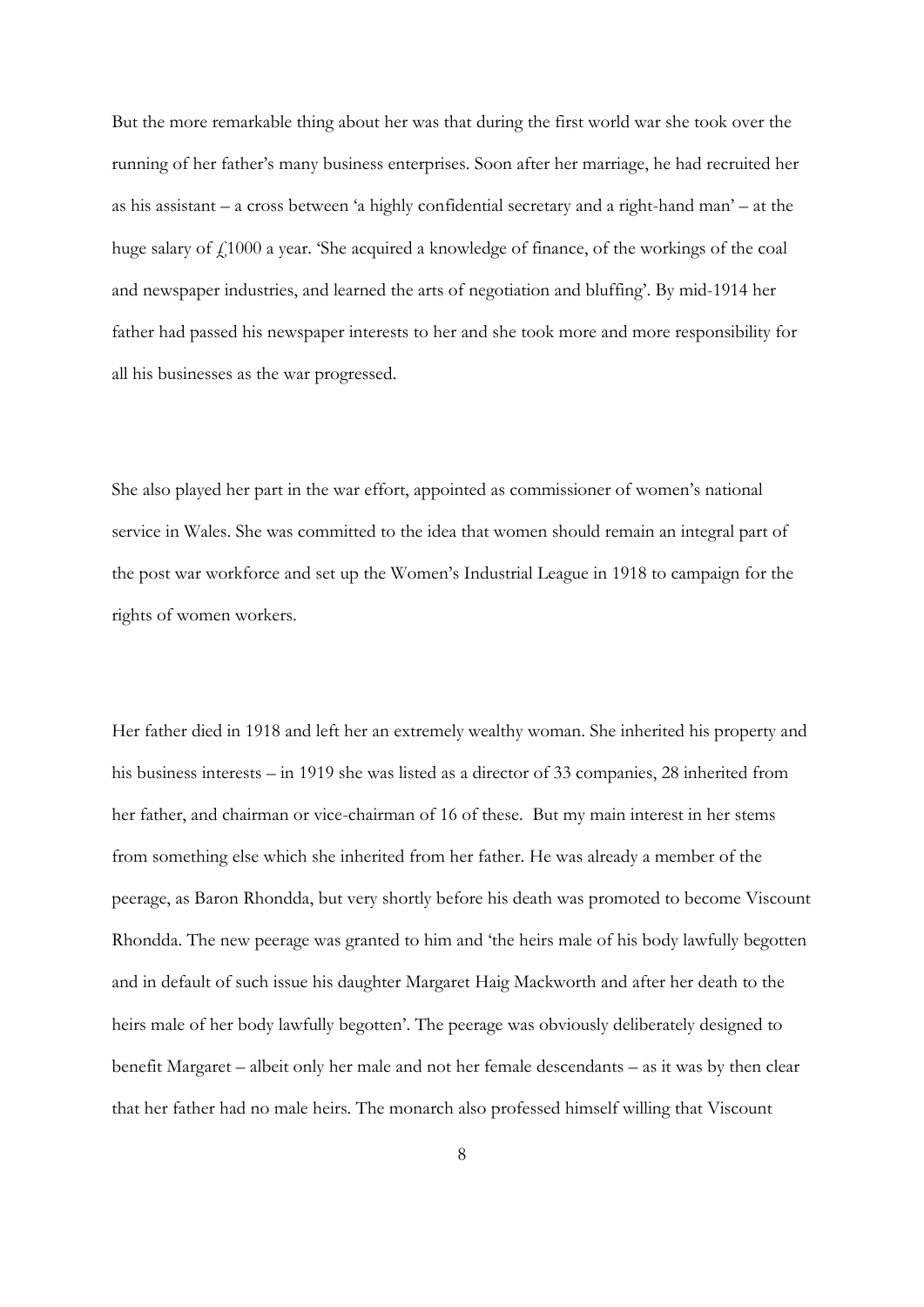Rhondda, his male heirs and his daughter's male heirs 'may have, hold and possess a seat, voice and vote in the Parliaments, public assemblies and council of us, our heirs and successors within the United Kingdom'.

So she became Viscountess Rhondda. Then in 1919, Parliament passed the Sex Disqualification (Removal) Act. This provided that a person was

'not to be disqualified by sex or marriage from the exercise of any public function, or from being appointed to or holding any civil or judicial office or post, or from entering or assuming or carrying on any civil profession or vocation, or from admission to any incorporated society . . . '

At long last women could join those learned professions and hold those public offices from which they had been barred, even eventually becoming judges. So Viscountess Rhondda petitioned for a writ of summons to the House of Lords. This was first heard before the Committee of Privileges in March 1922. The then Attorney General, Sir Gordon Hewart KC, did not oppose it and the committee reported in favour to the House. Then, by what Deirdre Beddoe in the Oxford Dictionary of National Biography terms 'a remarkable piece of skulduggery', the Lord Chancellor, Lord Birkenhead, moved that it be referred back to the committee. This is all very puzzling, because Lord Birkenhead had actually declared the government's support for the 1919 Act when it was introduced, but I suspect that his heart was not really in it.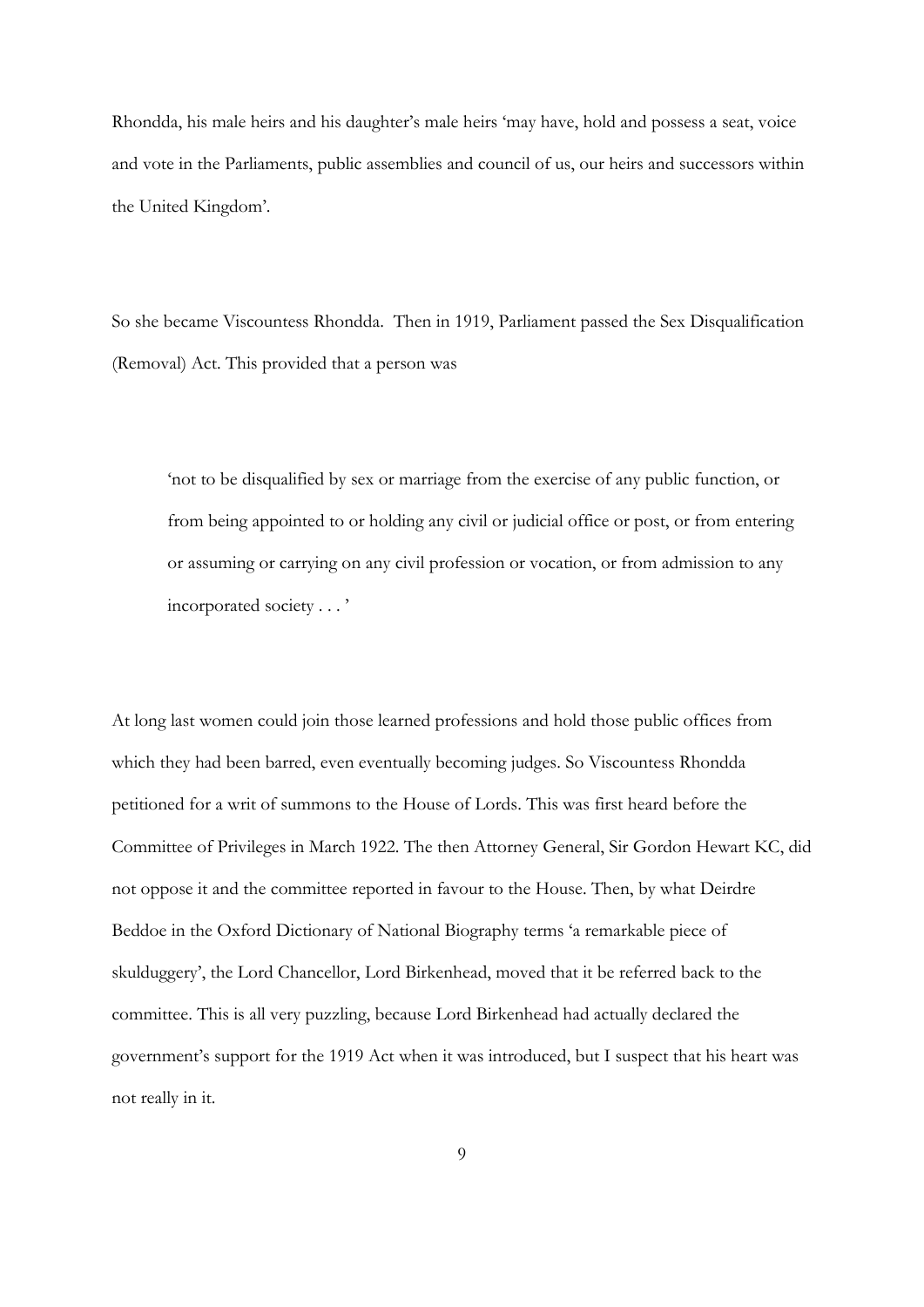This time, the new Attorney General, Sir Ernest Pollock, did oppose it. So, of course, did the Lord Chancellor. In his opinion, a peeress in her own right could not receive a writ of summons, not because she was disqualified from receiving one, but because she had no right to one in the first place. A minor could grow up, a felon could be pardoned and a bankrupt could achieve his discharge,

'but a person who is a female must remain a female till she dies. Apart from a change in the law she could not before 1919 both be a woman and participate in the legislative proceedings of the House of Lords. By her sex she is not – except in a wholly loose and colloquial sense – disqualified from the exercise of this right . . .'

Some of us might find this distinction between a permanent incapacity and a disqualification too nice to understand – especially as women had similarly been permanently debarred from entering some professions and public offices before the 1919 Act had removed this 'disqualification'. This time, the committee voted by 22 votes to four to reject the petition. Among the dissenters was Lord Haldane, a former liberal Lord Chancellor and later to become Lord Chancellor in the first Labour government in 1923 (and a predecessor of mine as Chancellor of the University of Bristol). This was a clearly political decision.

Margaret's campaign to enter the Lords was part of the general feminist campaign which she continued throughout her life. In 1921 she founded the Six Point Group and the magazine *Time*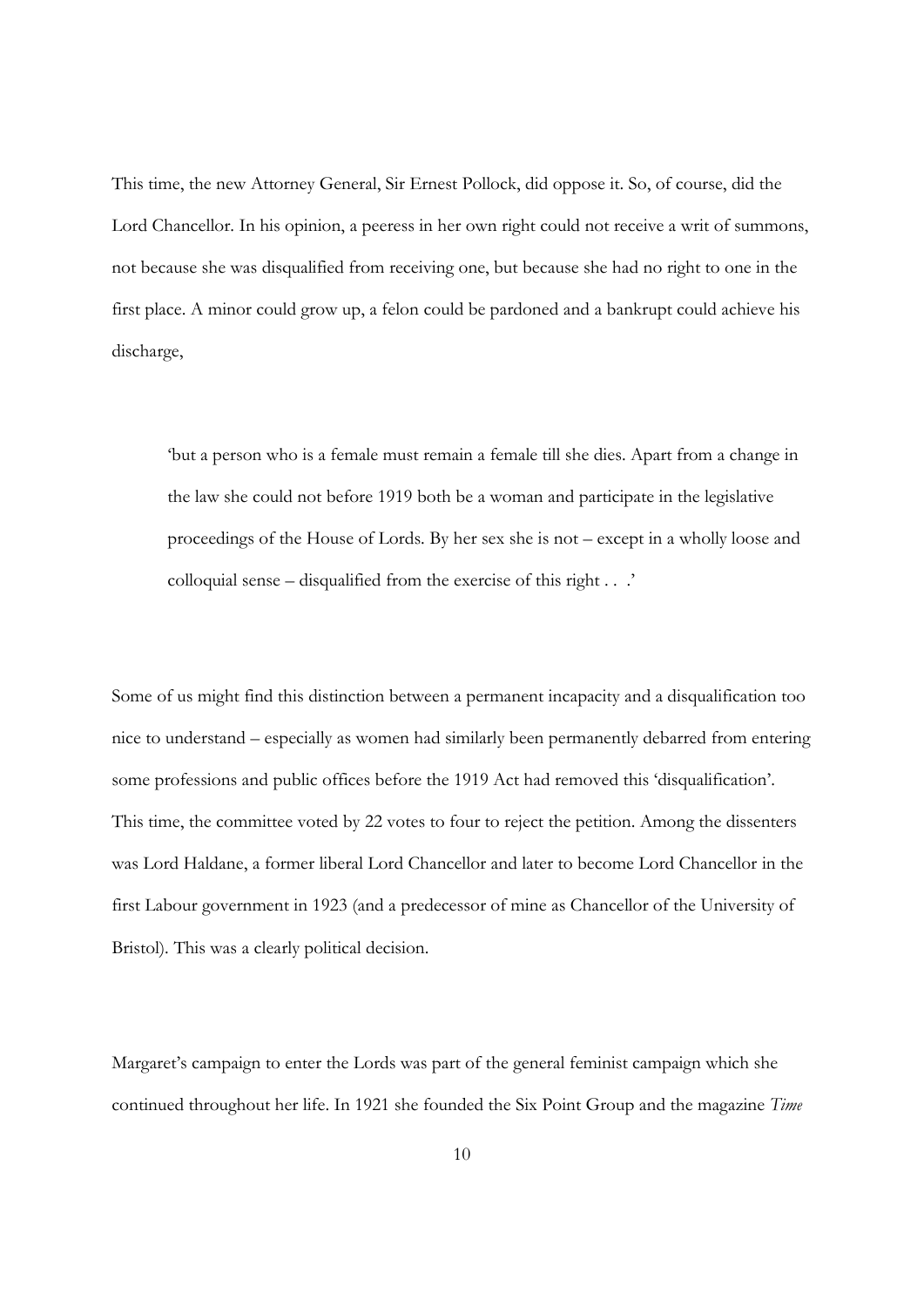*and Tide* to promote the cause of women's equality. The original six points were: satisfactory legislation on child assault; satisfactory legislation for the widowed mother; satisfactory legislation for the unmarried mother and her child; equal rights of guardianship for married parents (not achieved until 1973); equal pay for teachers; and equal opportunities for men and women in the civil service. These later became six dimensions of equality for women – political, occupational, moral, social, economic and legal.

In 1926 she organised a rally from Embankment to Hyde Park, in keeping with great pre-First World War tradition of suffrage processions, involving 3000 women, including Emmeline Pankhurst and Millicent Fawcett, in the campaign for equal political rights. Equal voting rights were achieved not long afterwards in the 1928 Act. But it was not until the Life Peerages Act 1958 that women were first allowed to sit in the House of Lords. That Act received royal assent on 20 April and Margaret died on 20 July, so at least she lived to see that day – but not the Peerages Act 1963 which allowed women hereditary peers in their own right, like her, to take their seats in the Lords.

She may very well have known that including women in the 1958 Act was vehemently opposed by the young Earl Ferrers, whose speech against it has become famous. He declared (3 December 1957) that *'it would be an unmitigated disaster to have women in this House'*. He explained why: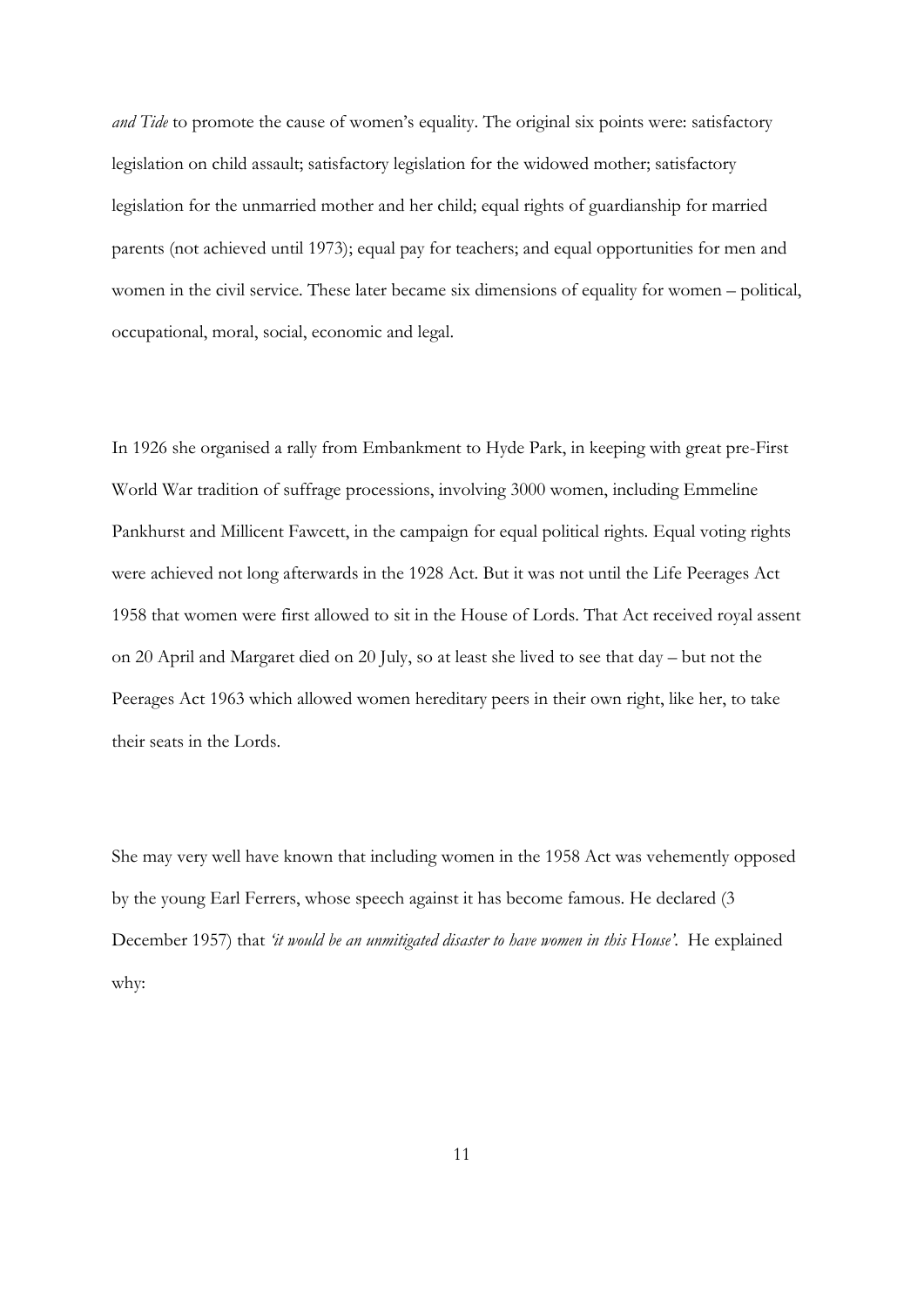'Frankly, I find women in politics highly distasteful. In general, they are organising, they are pushing and they are commanding. Some of them do not even know where loyalty to their country lies. . . . It is generally accepted that the man should bear the major responsibility in life. It is generally accepted, for better or worse, that a man's judgment is generally more logical and less tempestuous than that of a woman. . . . Shall we in a few years' time be referring to 'the noble and learned Lady, the Lady Chancellor'? I find that a horrifying thought. . . . Will our judges, for whom we have so rich and well-deserved respect, be drawn from the serried ranks of the ladies?'

He suggested that 'these examples may sound a little excessive' and concluded that nine out of ten noble Lords would share his feelings: 'we like women; we admire them; we may even grow fond of them; but we do not like them here'.

Nine out ten noble Lords did not agree with him. An amendment to exclude women was defeated by 134 votes to 30.

The third story I want to tell is my own mother's. She was not prominent or famous. But she exemplified the first generation of women to have the vote and the transition during their lifetimes from a presumption of dependence to the possibility of independence – a transition which could scarcely have happened without the vote.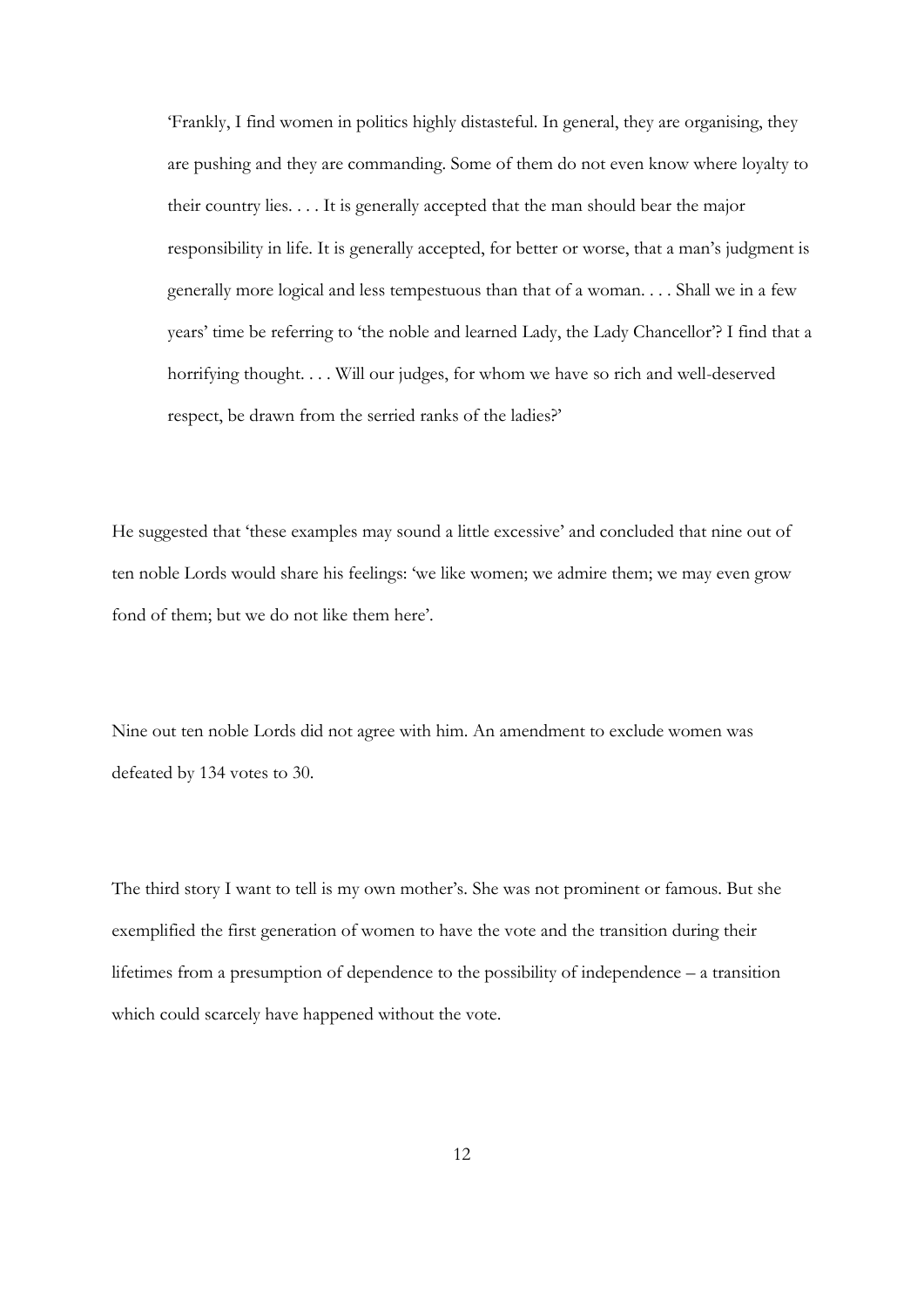This is the  $110<sup>th</sup>$  anniversary of her birth in 1908. So she was 10 when women first got the vote and 20 when it was extended to all women – the flappers of whom she was certainly one. So she was eligible to vote in the 1929 general election. She was much more than a flapper – she told me how her father used to take her on walks and explain to her how important it was that she studied at school, passed her school certificate and went on to train as a teacher. He was a school teacher himself and must have been a very far sighted man – not only did she train as a teacher but she trained in the educational theories and methods pioneered by Friedrich Froebel, training which had only formally begun in England in 1892. Froebel is famous for having introduced the kindergarten, the concept of child-centred learning, and the importance of learning through play and other activities – he devised all sorts of educational toys which are still with us today. One of his principles was that the starting point of education is what the child *can* do, rather than what she cannot do. My mother certainly employed these principles in bringing up her own children.

In the early thirties, she embarked on a teaching career, in the preparatory department at Birkenhead High School for Girls, one of the pioneering schools established by the Girls Public Day School Trust (as it then was) to give girls a good education which would fit them for something other than being a good wife and mother if they chose. I gather that her mother, who was a strong-minded woman in the old school, was opposed to her leaving the family home in Leeds to do this. But she did it anyway. And there she met my father, who was teaching at Birkenhead Grammar School. They married on New Year's Day, 1936. I gather that my grandmother was not pleased about this either, as my grandfather had died the previous year and she thought that it was too soon. My mother compromised by wearing a midnight blue velvet dress for her wedding.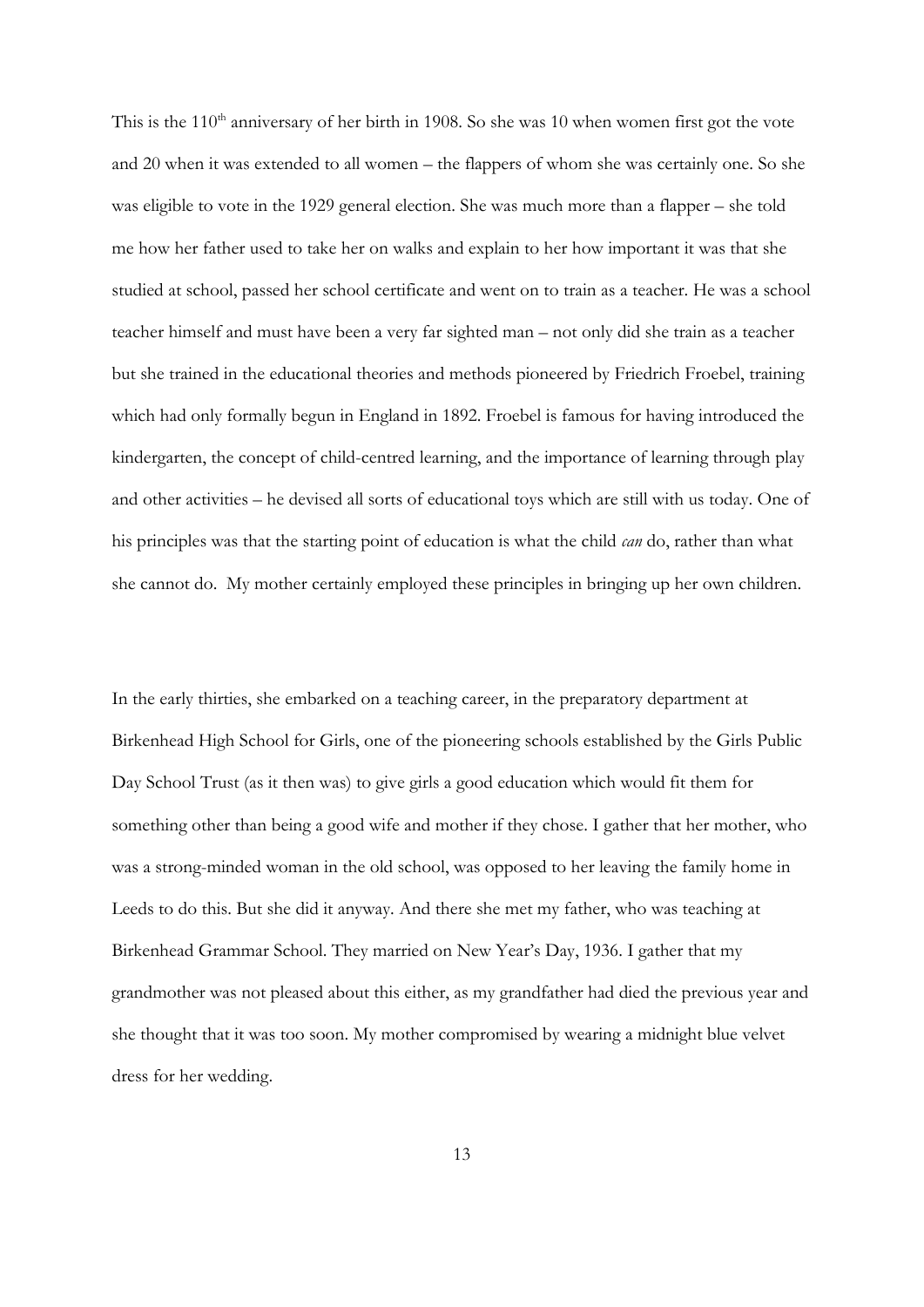But these were the days of the 'Geddes axe' – the swingeing cuts in public spending made as a result of the reports of the Committee on Public Expenditure chaired by Sir William Geddes in 1922 (Cmd 1581, Cmd 1582, and Cmd 1589). As a result the rule was introduced that women had to give up teaching if they married, so my mother, in common with many others, had to give up her job. But my father was also a far-sighted man. He always insisted that some of the money he paid her was for herself and not for the housekeeping – he understood the importance for everyone of having some money, however little, of one's own to spend as one wishes.

They had three daughters – my elder sister, born in 1937, me, born after a long gap in 1945, and my younger sister, born in 1946. It was taken for granted throughout our childhood that we would do well at school and go to University – preferably Oxford, where my father had read Spanish, or Cambridge, where my mother's father had read History. In 1948, my father became head master of a small independent boys' grammar school in a village near Richmond in North Yorkshire, while my mother ran the boarding house and did some teaching. In due course all three daughters went to Richmond High School for Girls.

Then, in 1958, disaster struck. My father died very suddenly at the age of 49. They were not well off. Few teachers are. They had put what savings they had into the school. So what was my mother to do, with daughters aged 12 and 13 still at school? She was under great pressure from her own mother to return to live with her and my aunt in Leeds. She resisted. She dusted off her Froebel certificate and returned to teaching, as head teacher in the village primary school. This meant that my sister and I could stay at the High School and eventually go on to University as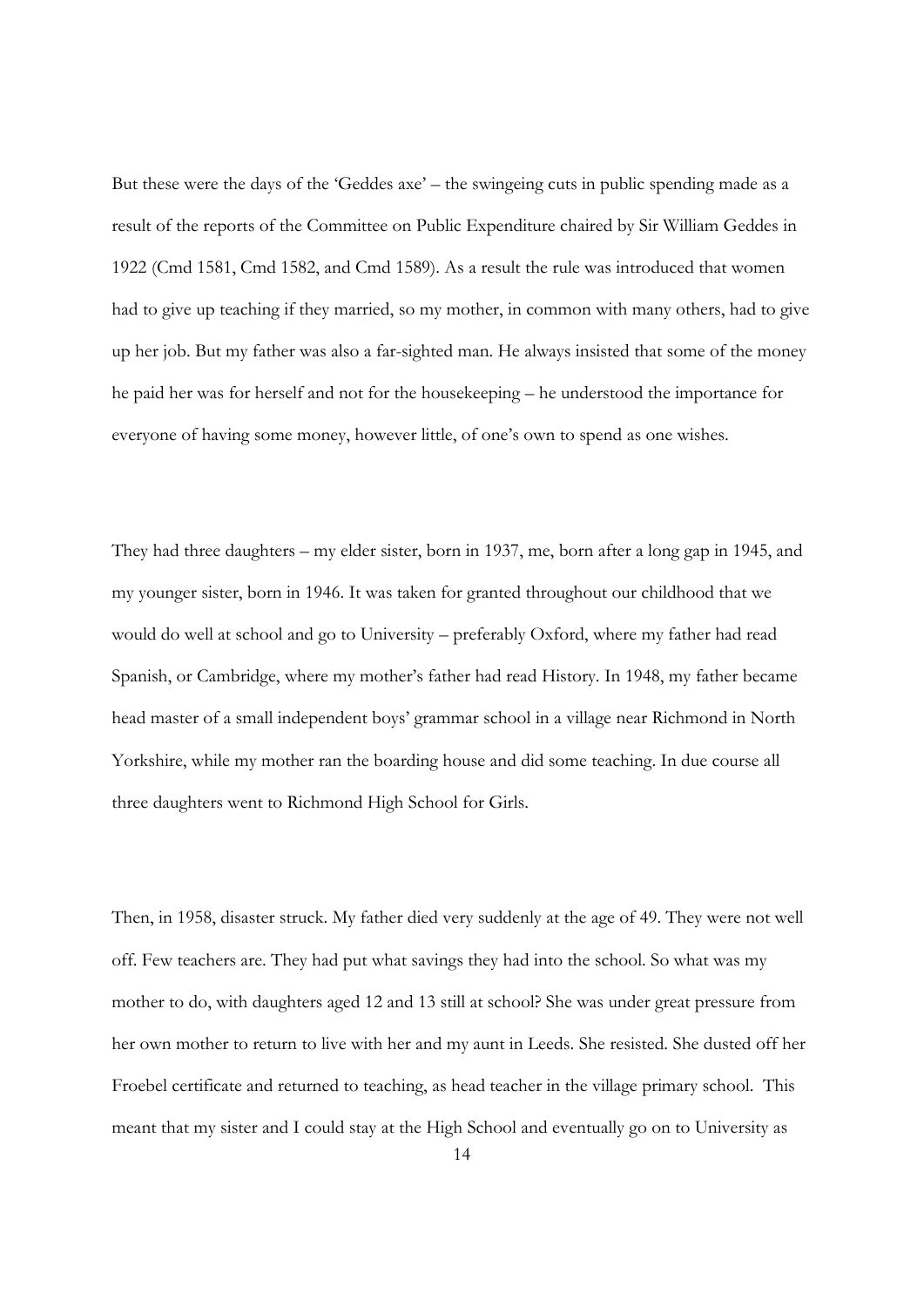planned, at a time when only around 6 per cent of the population did so. We didn't realise it at the time, but what a great role model she was for us both!

So much for my three – actually four – great women pioneers and role models of the past. Owing to them, and others like them, we have the vote, we can become members of Parliament, we can become members of the House of Lords, we can join the civil service and the legal profession, we can become judges and we can do all these and have a family. But how far on are we? Let's take each of those in turn.

I am relieved to find that there is no statistical difference between the voting rates of women and men. Women are using their vote as much as men are using theirs. The only significant difference is that the Electoral Commission found that in the 2001 election women were significantly more likely than men to cast their votes in seats where a woman MP was elected (The Electoral Commission, Research Report, *Gender and Political Participation*, April 2004). Women were also far less interested in the campaign in seats where a man was elected and much more likely to agree that 'Government benefits people like me' if they had a woman MP. The authors comment that this suggests that *'the election of women is important – not just symbolically for the legitimacy of governing bodies nor even substantively for their impact on public policy – but also for encouraging participation by women as citizens in democratic processes'* (para 4.55).

But there is a still a large discrepancy in the numbers of women elected to Parliament. Until the 1997 election, it was under 10% and had for many years after the Second World War hovered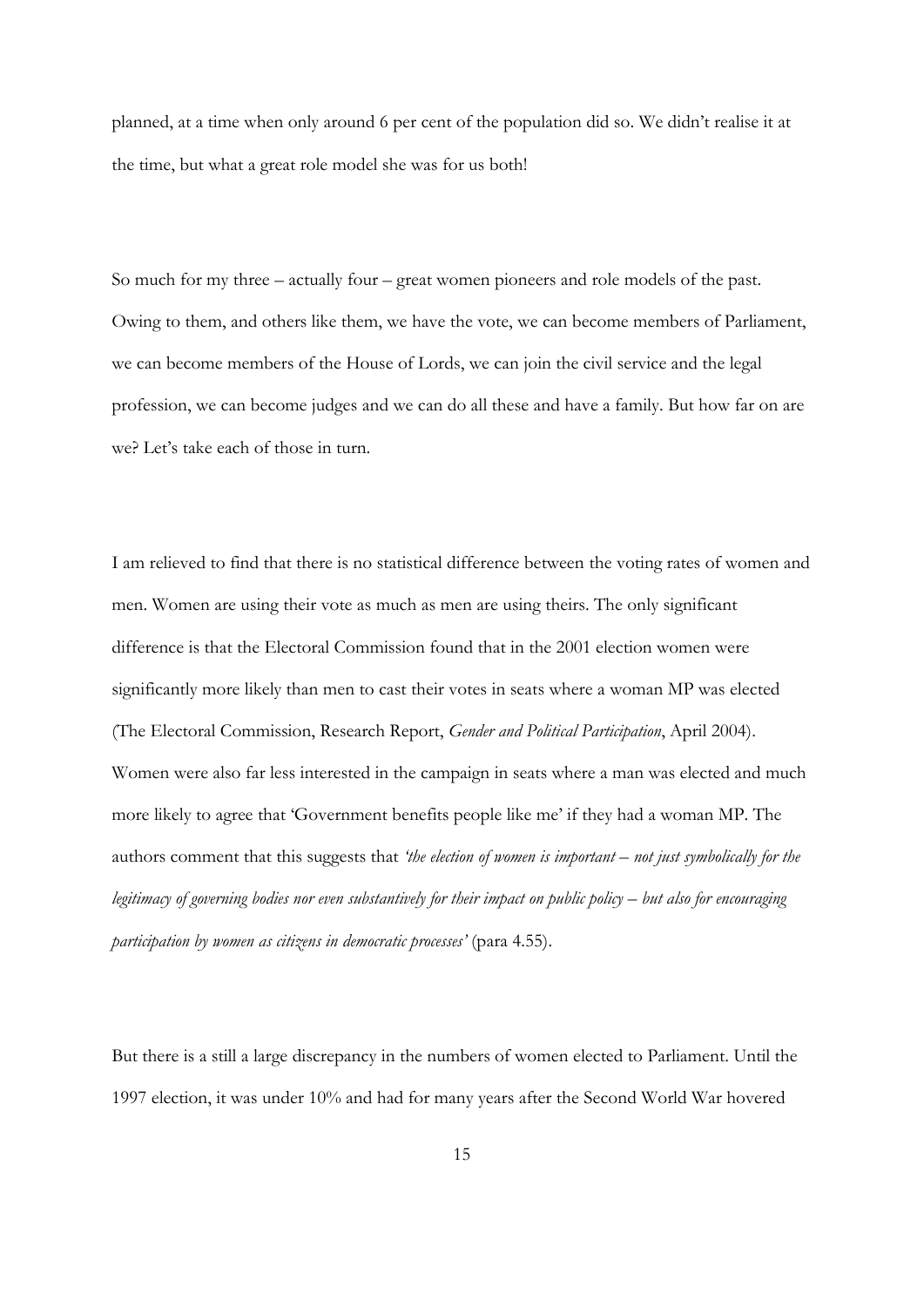around 4%. There was a leap to 18% in 1997, to 22% in 2010, and now to over 30% (208 out of 650). In 2016, for the first time, there were as many women MPs *ever* as there were men MPs *then* in the House of Commons. A large part of the reason for this leap is the adoption of womenonly shortlists in some winnable constituencies. Labour did this in the 1990s until it was ruled unlawful sex discrimination in 1996 (it is just as unlawful to favour a woman over a man as it is to favour a man over a women). But it was expressly permitted under the Sex Discrimination (Election Candidates) Act 2002 until 2015 and now under the Equality Act 2010 until 2030. Until the 1990s when Labour began to adopt this policy, there was not much difference between the two main parties in the numbers of women elected, but Labour leapt ahead then and now has more women MPs than all the other parties put together.

This is a rare example where positive discrimination is allowed by law – and there are sophisticated arguments for permitting this exception to gender neutrality in a democracy where each member of the electorate should be entitled to equal representation. There is, as we shall see, another example in appointments to the House of Lords. Otherwise it is not generally permitted – choosing a woman in preference to a man is only allowed where there are of 'equal merit'.

The gender balance in the House of Lords is not much worse than the Commons - in 2015 there were 199 women out of a total of 826 peers, ie 24%. There are five ways of becoming a member of the House of Lords.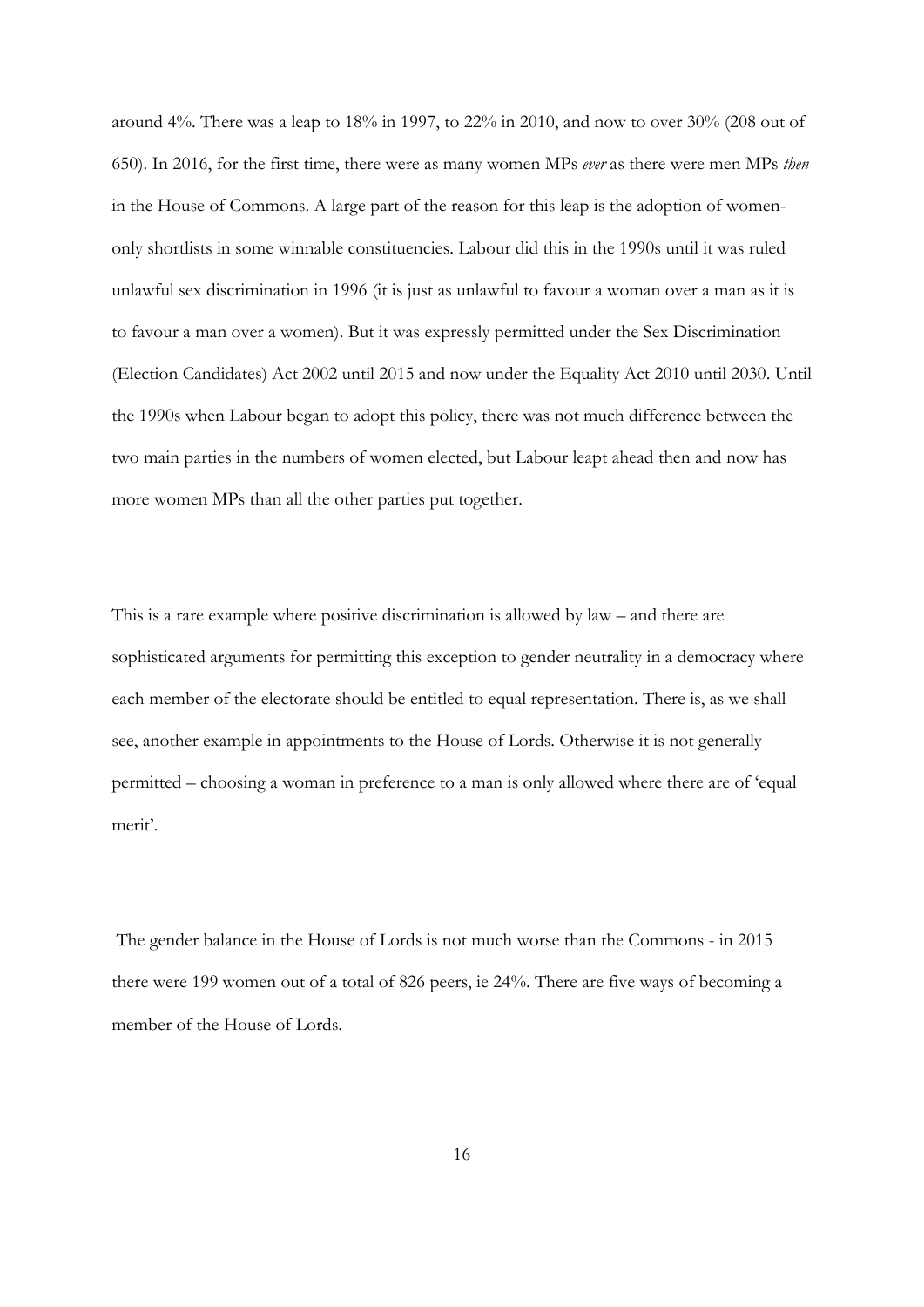- (i) Cross bench peers are chosen by the House of Lords Appointments Commission (chaired by Lord Kakkar, who also chairs the Judicial Appointments Commission). Their published criteria are based on merit alone, although the government has asked them to reflect the diversity of the people of the United Kingdom. Between 2000, when it was established, and 2015, 63 appointments had resulted from the Commission's nominations, of which 23, or 36%, were women.
- (ii) Party political appointments are recommended by the Prime Minister, taking into account the recommendations of the other party leaders. Between 1958 and 2015, there were 1006 party appointments, of whom 219 were women. As these peerages tend to be a reward for service in the House of Commons, it is not surprising that women were not well-represented. But the proportions of women appointed by Tony Blair, Gordon Brown and David Cameron were higher than before (20%, 30% and 33% respectively), which some have attributed to an element of positive discrimination on their part.
- (iii) Under the House of Lords Act 1999, all but 92 hereditary peers were excluded from the House. Of those 92, two are ex officio, 15 are elected by the whole House and 75 are elected by their party groups. There were five women among the original peers selected to remain, but only one of those has survived (the other four have died or retired and no woman has put herself forward at a by-election).
- (iv) There are 26 places reserved for Church of England bishops the Archbishops of Canterbury and York and the Bishops of London, Durham and Winchester automatically and the remaining 21 by seniority. Women bishops have only been allowed since 2014,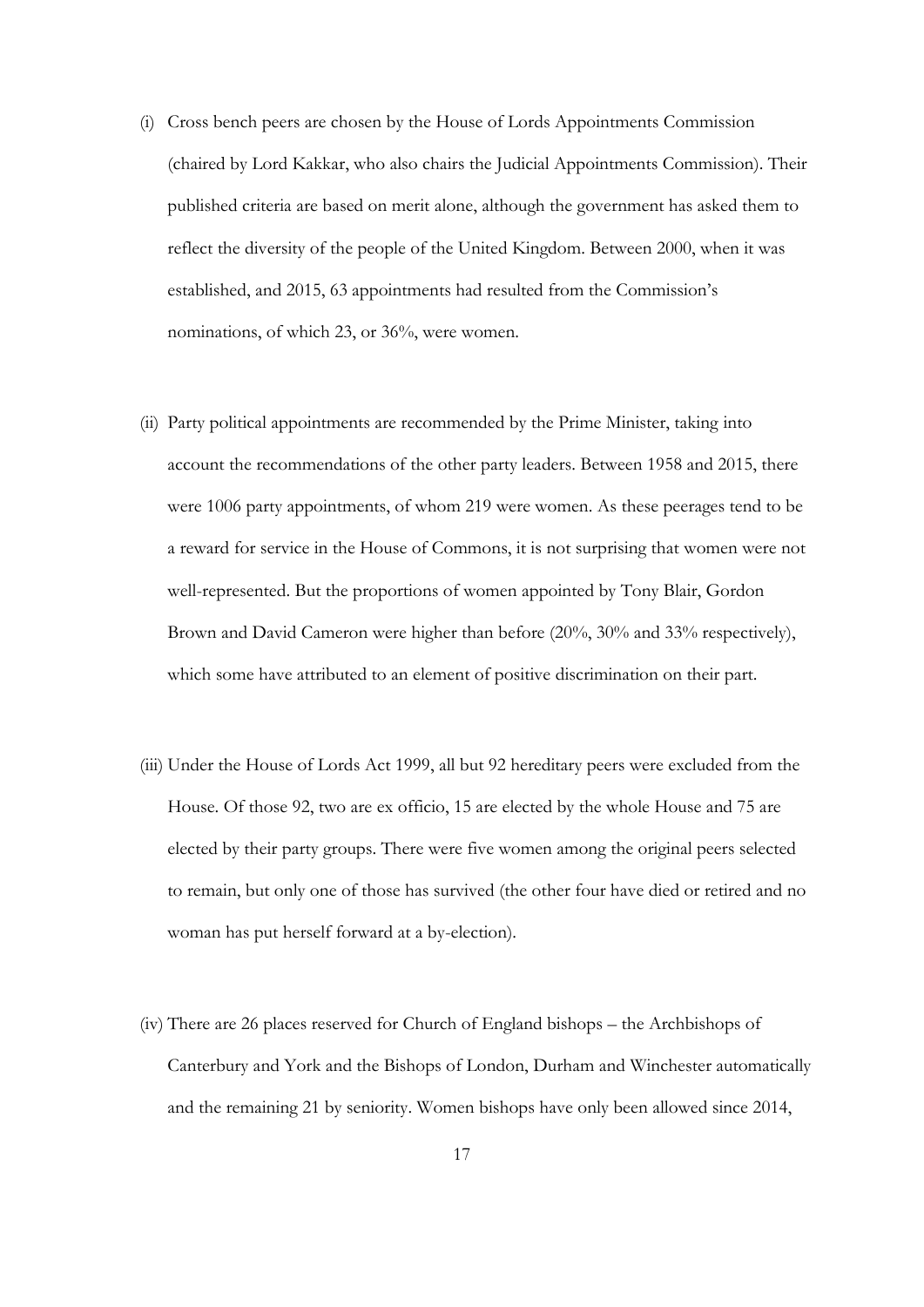but there has been positive discrimination in appointments to the Lords. The Lords Spiritual (Women) Act 2015 provided that a vacancy among the 21 will be filled by a woman diocesan bishop (if there is one) ahead of a man for the next ten years. There are currently two female bishops in the House, who will soon be joined by the new bishop of London.

(v) Until 2009, the Law Lords were given life peerages which meant that they could remain members of the House even after they retired from sitting as a judge. Since the Supreme Court was created in 2009 there have been no more Law Lords and the assurance given at the time that retired Supreme Court Justices would be given peerages has not yet borne fruit. There are only three remaining Justices who are also members of the House of Lords and can return there when we retire. I am one of those, having been, regrettably, the only woman ever appointed to the now abolished office of Lord of Appeal in Ordinary (whether or not as a result of positive discrimination it is not for me to say).

Which brings me to the judiciary, where progress was also slow until the 21<sup>st</sup> century.

The 1919 Act meant that women could become lay magistrates and by 1947 there were about 3700 of them. But professional judges were another matter. The first women were called to the Bar and admitted as solicitors in 1922 but their numbers were very low: in the 1920s eight or nine women a year were admitted as solicitors and in the 1930s the average was 16 a year; an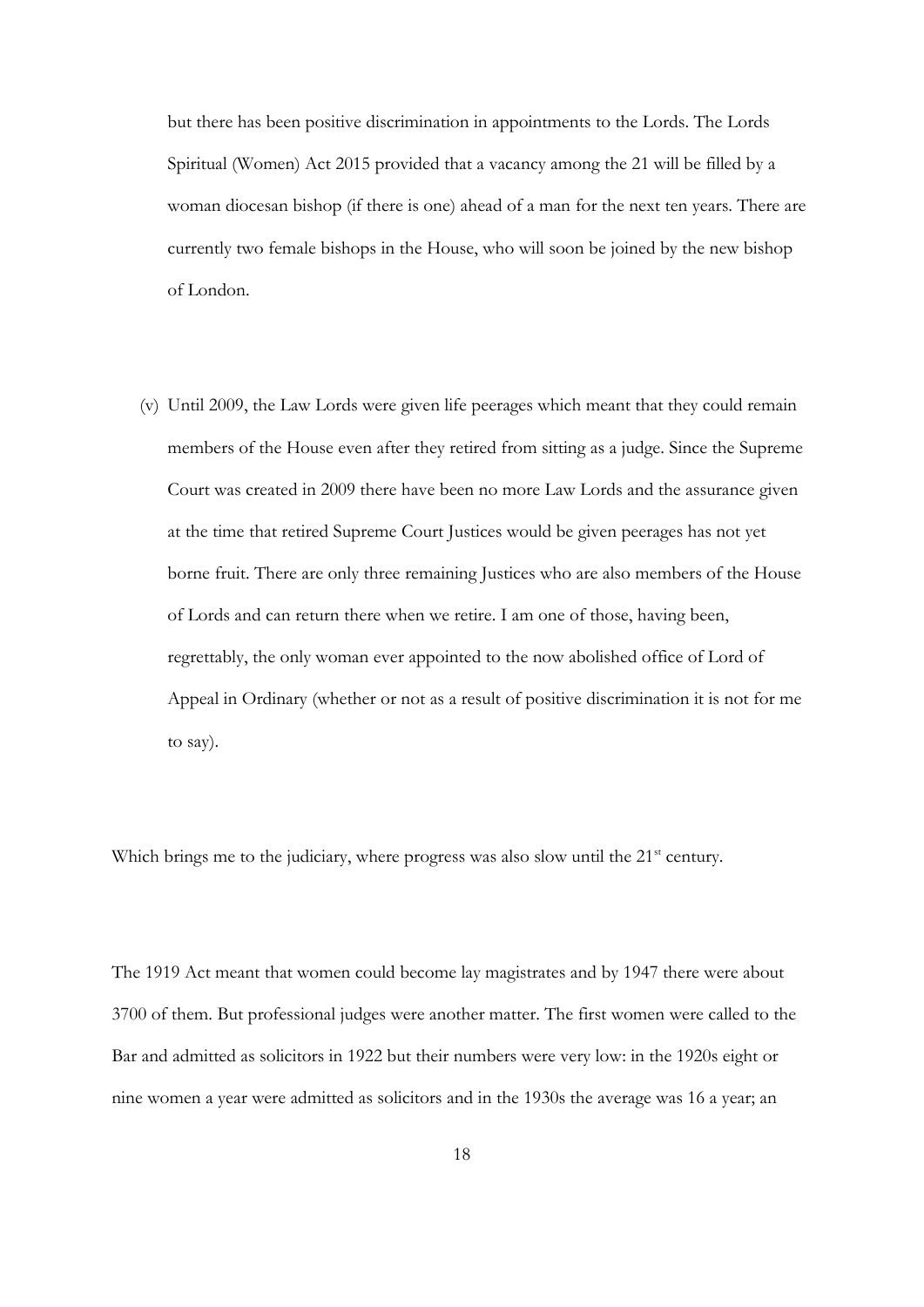average of 13 women were called to the Bar during those same decades. This meant that by the end of the second world war there were a few women qualified to hold judicial office.

The first woman to do so was the little-known Sybil Campbell, appointed a Metropolitan Stipendiary Magistrate - what we would now call a District Judge (Magistrates' Courts) – in 1945. She was one of the first women called to the Bar in 1922 and had practised in chambers thereafter, without any great success, but she served on the predecessor of what are now social security tribunals and during the second world war she became 'Britain's No 1 food detective' tracking down the black marketeers. Metropolitan Stipendiary Magistrates, unlike the rest of the judiciary, were appointed by the Home Secretary and Herbert Morrison was keen to appoint her. Critics queried whether she was qualified, as she had not taken a brief for many years, though remaining a member of chambers, and also whether it was appropriate to appoint a former civil servant. Maybe this was a smokescreen for what by then could not be said – that she was a woman. But it almost certainly could have been said that there were better qualified candidates available and that Morrison had practised some positive discrimination in her favour. Her lack of court experience may be the reason why her sentencing of first offenders was rather heavier than was then the norm. She certainly did not fit the stereotype of the kindly and lenient woman, perhaps because she sat at Tower Bridge Magistrates courts where all the crime from the docks was heard. There were newspaper and trade union campaigns, even a march, against her. But she survived them all and served until she reached statutory retirement age in 1961.

The first woman to sit as a Recorder in jury trials was Dorothy Knight Dix, who was appointed deputy recorder of Deal in January 1946. The first woman to sit in the county courts was Edith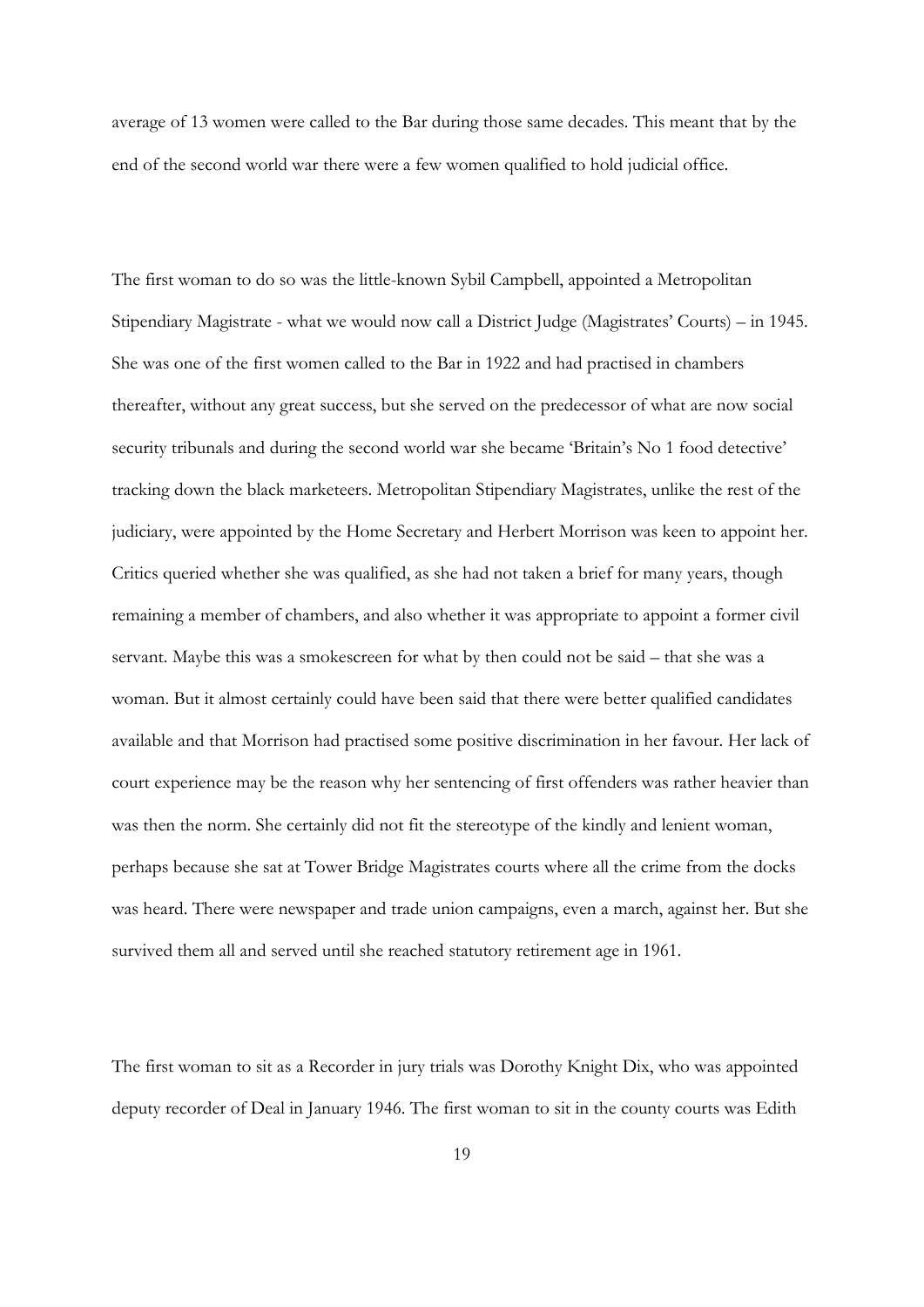Hesling, a Manchester graduate who was the first woman to be called to the Bar by Gray's Inn. She sat as a deputy county court judge in March 1946 and taught in the Law School in Manchester for some years. But these were ad hoc, part time appointments, largely in the gift of the judge for whom they were deputising, rather than regular judicial appointments.

Hence Hilary Heilbron QC can rightly claim that her mother, Rose Heilbron, was the first woman to hold regular judicial office when she was appointed Recorder of Burnley in 1956. Rose Heilbron graduated with first class honours in Law from Liverpool University, was called to the Bar in 1939 and was one of the first two women to take silk in 1949. During the 1950s she was probably the most famous barrister in the country, appearing in many notorious murder trials. But the first woman to be appointed a full-time judge was Elizabeth Lane, who became the first woman county court judge in 1962 – the year before I went to University to read law – and was promoted to the High Court in 1965. Rose Heilbron joined her there in 1974. Both were assigned to what is now the Family Division, despite having had Queen's Bench Division practices at the Bar. It took until 1992 for Ann Ebsworth to become the first woman in the Queen's Bench Division and 1993 for Mary Arden to become the first woman in the Chancery Division. When I joined them in 1994, five out of the six then serving women High Court judges were from the Northern Circuit and the other was the daughter of a Liverpool solicitor.

Those were the days when all judicial appointments at the higher levels depended upon a 'tap on the shoulder' from the Lord Chancellor. I benefitted from that, partly in the way that everyone then benefitted, but maybe partly because the Lord Chancellor was on the look-out for